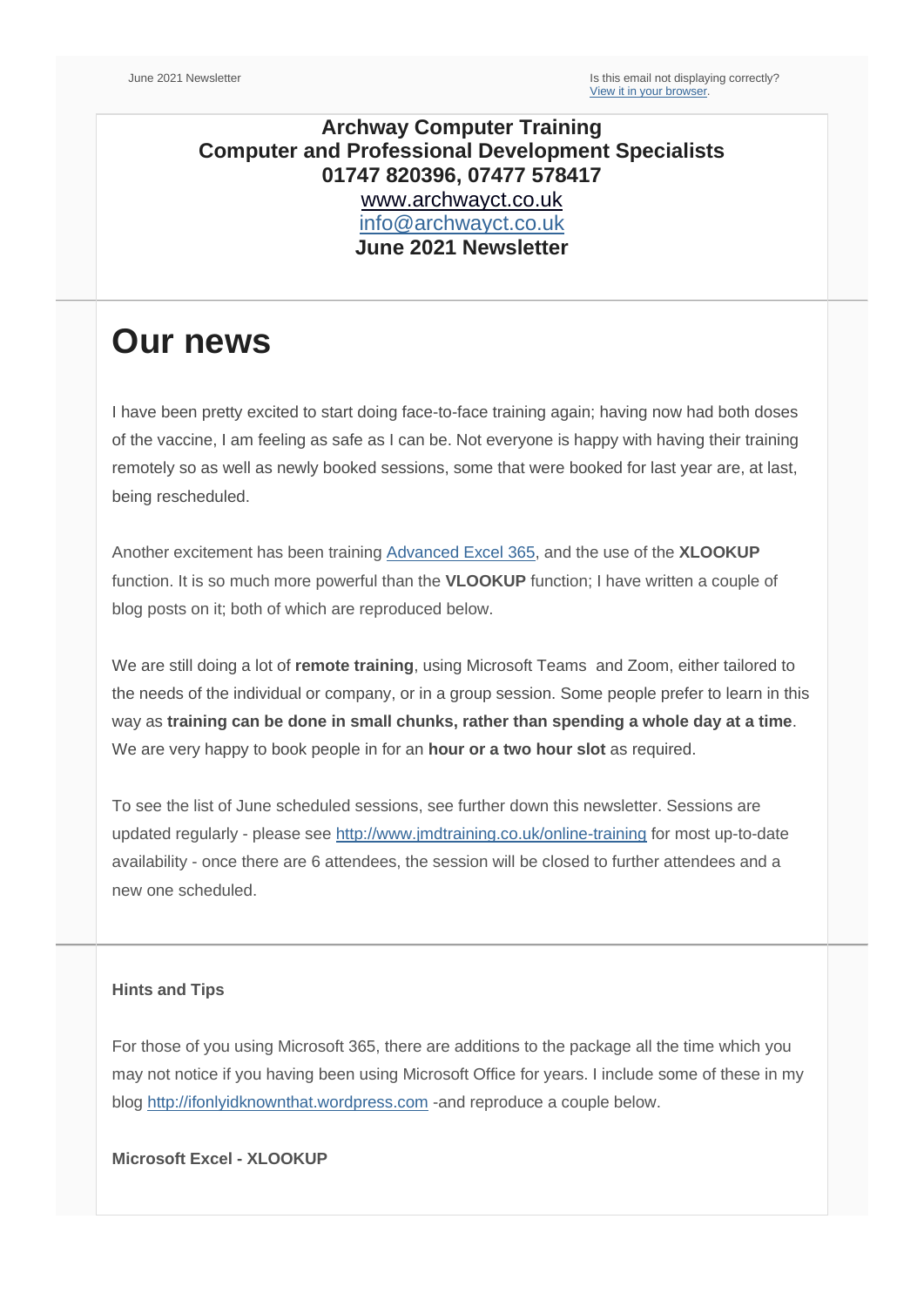If you are using Excel 365 or Excel 2019, you will be able to use the new **XLOOKUP** function. This has many uses - I am outlining one of them here.

Previously if I was using a **VLOOKUP** function and wanted to use the function across several columns, I would use a **VLOOKUP** function combined with a **COLUMN** function. And if I also wanted to add in a message if there was no match, I also included the **IFERROR** function.

So if my original date looked like

|    | Α                     | в                       | С        |                   |  |
|----|-----------------------|-------------------------|----------|-------------------|--|
|    | Wine number Wine name |                         | Quantity | <b>Unit Price</b> |  |
| 2  | <b>AW13</b>           | Viognier 2008           | 83.      | £ $12.50$         |  |
| 3  | AW14                  | Sauvignon Blanc 2011    | 114      | £<br>5.48         |  |
| 4  | <b>AW15</b>           | Chardonnay 2011         | 214      | £ 17.95           |  |
| 5  | <b>LR26</b>           | Semillon 2009           |          | 106 £ 16.50       |  |
| 6  | <b>NZ01</b>           | Cabernet Sauvignon 2010 | 94       | £ 11.00           |  |
|    | <b>NZ05</b>           | Riesling 2009           |          | 118 £ 13.98       |  |
| 8  | <b>NZ06</b>           | Chardonnay 2010         |          | 118 £ 16.00       |  |
| 9  | <b>NZ52</b>           | Pinot Noir 2010         |          | 120 £ 22.50       |  |
| 10 | <b>NZ70</b>           | Grenache 2009           | 82       | £<br>9.48         |  |
| 11 |                       |                         |          |                   |  |

and I had a list of Wine numbers that a client had asked for and I wanted to find the relevant Name, Quantity and Unit Price, my formula, in cell H2 if the Wine number that I was trying to locate in this data set was in cell G2 would be:

#### **=IFERROR(VLOOKUP(\$G2,\$A\$2:\$D\$10,COLUMN(B1),FALSE), "Not in stock")**

To achieve a similar result with an **XLOOKUP**, the formula would be:

#### **=XLOOKUP(G2,\$A\$2:\$A\$10,\$B\$2:\$D\$10,"Not in stock")**

Which is rather easier. When I use this in cell H2, it automatically also fills in I2 and J2 as it is looking at the information in 3 columns, B to D.

The syntax for the **XLOOKUP** used here is

#### =**XLOOKUP(lookup value, lookup array, return array, if not found)**

There are other options for closest rather than exact match, etc, but I'll look at them at another time!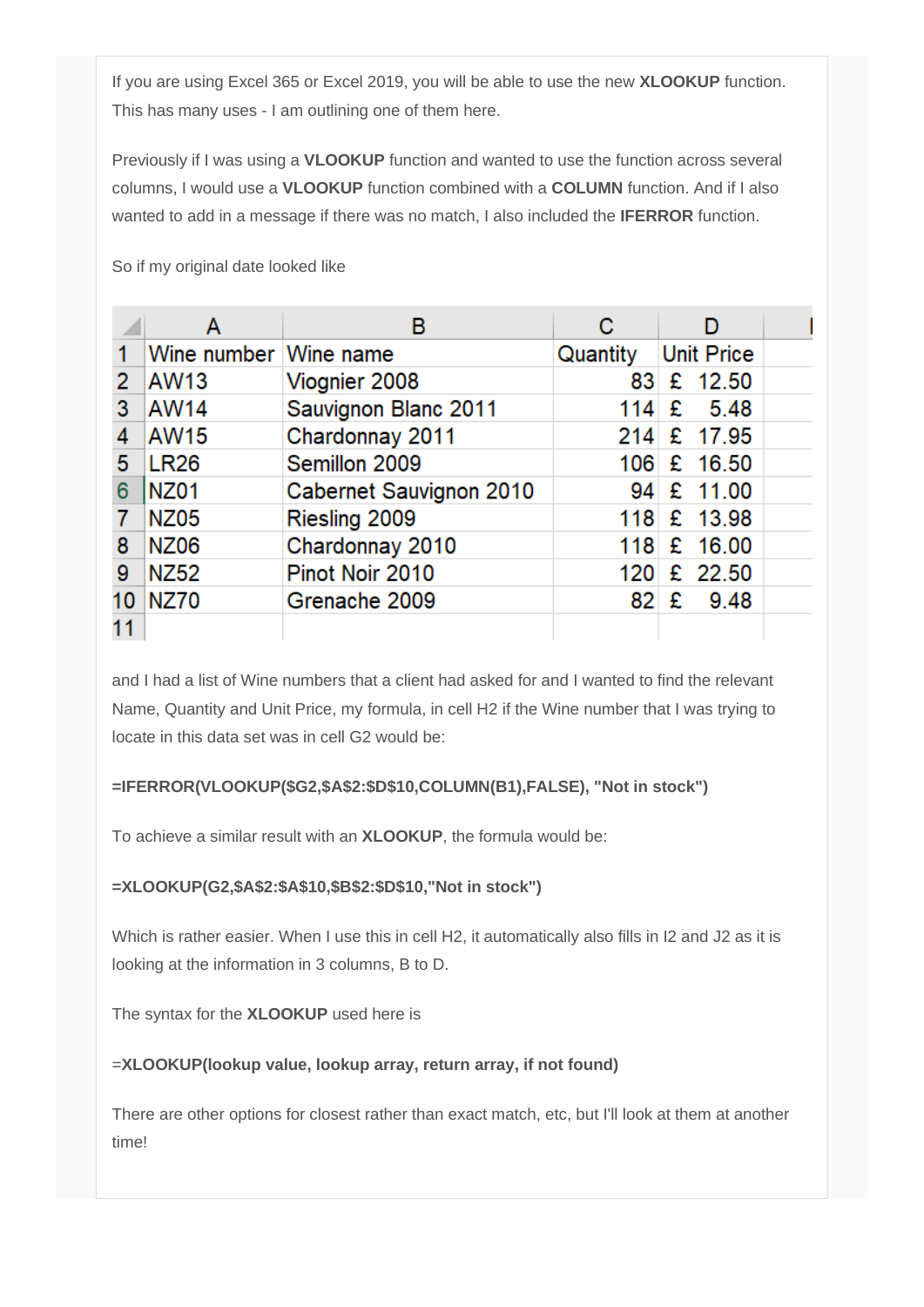Find out more about our **[Microsoft Excel training](http://www.archwayct.co.uk/microsoft-office-training/microsoft-excel-training)** in Wiltshire, Dorset, Somerset and Hampshire.

<hr size=2 width="100%" align=center>

#### **Microsoft Excel - XLOOKUP function - returning data from non-contiguous columns**

When training **XLOOKUP** recently, I was asked if it could return data on columns that were not next to each other.

Yes, you can, but it also involves using the **CHOOSE** function.

In the example below, the original column order was Wine Number, Wine Name, Quantity and Price:

|    | Α                     | в                       | С        |                   |  |
|----|-----------------------|-------------------------|----------|-------------------|--|
|    | Wine number Wine name |                         | Quantity | <b>Unit Price</b> |  |
| 2  | AW13                  | Viognier 2008           | 83.      | £ $12.50$         |  |
| 3  | <b>AW14</b>           | Sauvignon Blanc 2011    | 114      | - 5.48<br>£       |  |
| 4  | <b>AW15</b>           | Chardonnay 2011         | 214      | £ 17.95           |  |
| 5  | <b>LR26</b>           | Semillon 2009           |          | 106 £ 16.50       |  |
| 6  | <b>NZ01</b>           | Cabernet Sauvignon 2010 |          | 94 £ 11.00        |  |
|    | <b>NZ05</b>           | Riesling 2009           |          | 118 £ 13.98       |  |
| 8  | <b>NZ06</b>           | Chardonnay 2010         | 118      | £ 16.00           |  |
| 9  | <b>NZ52</b>           | Pinot Noir 2010         | 120      | £ 22.50           |  |
| 10 | <b>NZ70</b>           | Grenache 2009           | 82       | £<br>9.48         |  |
| 11 |                       |                         |          |                   |  |

I want to return Wine number, Price and Quantity - wine name Semillon 2009 is in cell G13, so I am putting my cursor in cell H13.

| Wine name               | Wine number | <b>Price</b> | Quantity |
|-------------------------|-------------|--------------|----------|
| Semillon 2009           |             |              |          |
| Cabernet Sauvignon 2010 |             |              |          |
| <b>Pinot Grigio</b>     |             |              |          |
|                         |             |              |          |

Going to **XLOOKUP**, the relevant syntax is

**=XLOOKUP(lookup\_value, lookup\_array, return\_array,** 

**[if\_not\_found],[match\_mode],[search\_mode])**

In this example, we need cell G13 for the lookup value and \$B\$2:\$B\$10 is the lookup array.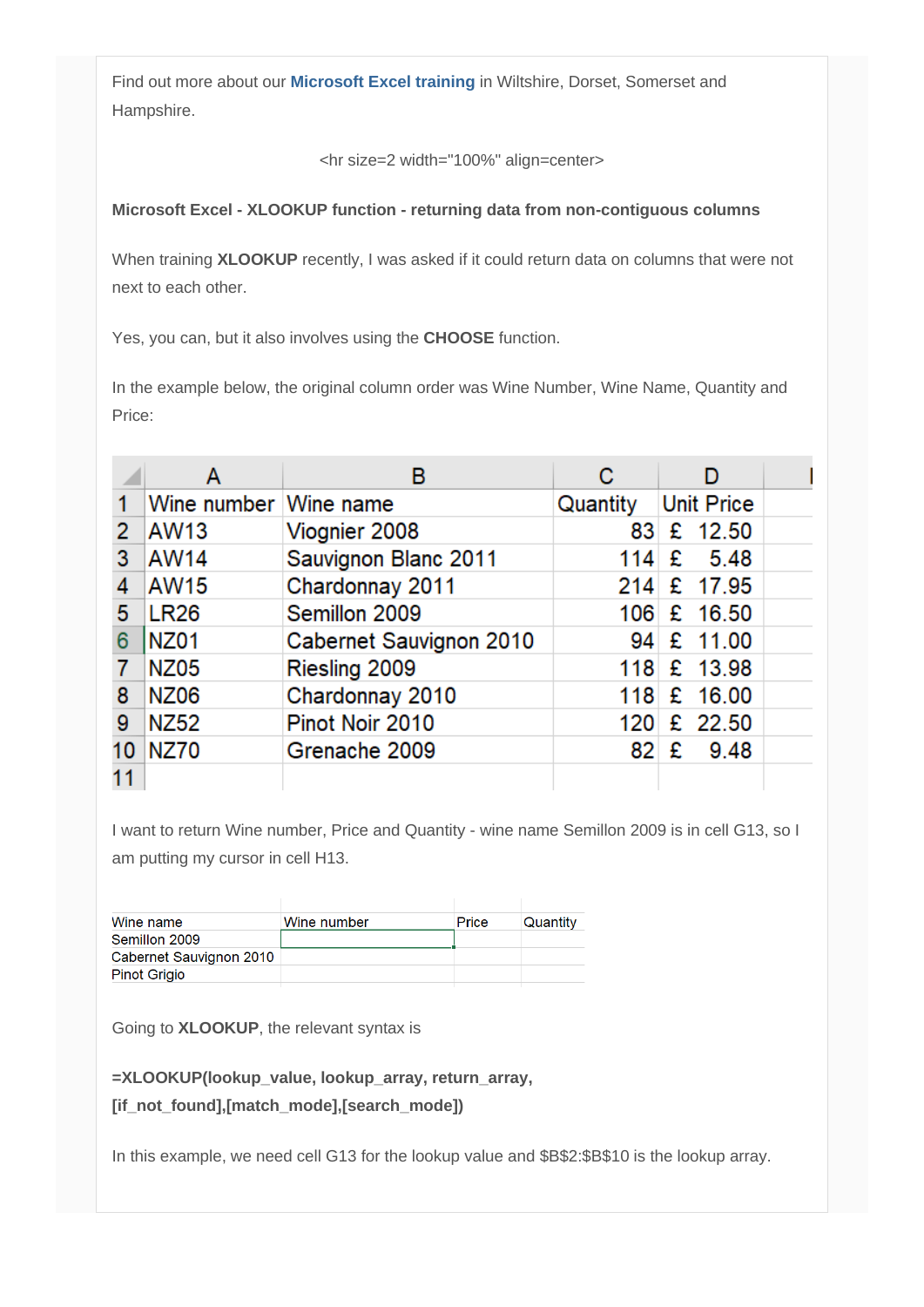It is the return array that is more tricky. The **CHOOSE** function allows us to specify the order of columns so I need **CHOOSE({1, 2, 3}, \$A\$2:\$A\$10**, **\$D\$2:\$D\$10, \$C\$2:\$C\$10)**. We want to return 3 columns, that is why the **CHOOSE** function has the **1,2,3**; the squiggly brackets indicate that we are returning an array of three columns.

So my formula is:

**=XLOOKUP(G13,\$B\$2:\$B\$10,CHOOSE({1,2,3},\$A\$2:\$A\$10,\$D\$2:\$D\$10,\$C\$2:\$C\$10),"Not in stock")**

| Wine name                      | Wine number  | Price  | Quantity |
|--------------------------------|--------------|--------|----------|
| Semillon 2009                  | <b>LR26</b>  | 16.495 | 106      |
| Cabernet Sauvignon 2010   NZ01 |              | 10.995 | 94       |
| <b>Pinot Grigio</b>            | Not in stock |        |          |
|                                |              |        |          |

Find out more about our [Microsoft Excel training](http://www.archwayct.co.uk/microsoft-office-training/microsoft-excel-training) [i](http://www.archwayct.co.uk/microsoft-office-training/microsoft-excel-training)n Dorset, Wiltshire, Somerset and Hampshire.

<hr size=2 width="100%" align=center>

## **Online Training Sessions**

Since it is difficult at present to provide face-to-face training, we are pleased to be able to announce some interactive short training sessions.

Sessions will be conducted using WebEx or Zoom and will be limited to 6 people. Once a session is full, new dates will be released.

Training files and a meeting invitation will be sent out to participants in advance of the training session. Sessions are updated regularly **[here](http://www.archwayct.co.uk/online-training)**.

**To find out more details, ring on the mobile number at the top of this newsletter,** [email us](mailto:jdonbavand@btinternet.com?subject=Online%20training) **or fill in our online [contact form](http://www.archwayct.co.uk/contact)**.

| <b>Date</b>              | Time               | <b>Session</b>                                                                                                                | Cost                  |
|--------------------------|--------------------|-------------------------------------------------------------------------------------------------------------------------------|-----------------------|
| 14th                     | $09:15 -$          | <b>Crystal Reports - Charting</b>                                                                                             | $E35 +$               |
| June                     | 10:45              |                                                                                                                               | <b>VAT</b>            |
| 14th                     | 11:30              | Microsoft Project - Baselining a Project and Tracking                                                                         | $E25 +$               |
| June                     | 12:30              | <b>Progress</b>                                                                                                               | <b>VAT</b>            |
| 15 <sub>th</sub>         | 09:30              | Introduction to OneNote                                                                                                       | $E30 +$               |
| June                     | 11:00              |                                                                                                                               | <b>VAT</b>            |
| 15 <sub>th</sub><br>June | $11:30 -$<br>12:30 | Outlook - Calendar, Creating Recurring Appointments,<br>Making Appointments private, Using the Scheduling<br><b>Assistant</b> | $E25 +$<br><b>VAT</b> |
| 16th                     | $11:00 -$          | Word - Working with Large Documents - Heading Styles,                                                                         | $E25 +$               |
| June                     | 12:00              | Section Breaks, Automating Tables of Contents                                                                                 | <b>VAT</b>            |
| 16 <sub>th</sub>         | $15:30 -$          | Word - Using Word tables, general Word hints and tips                                                                         | $E25 +$               |
| June                     | 16:30              |                                                                                                                               | <b>VAT</b>            |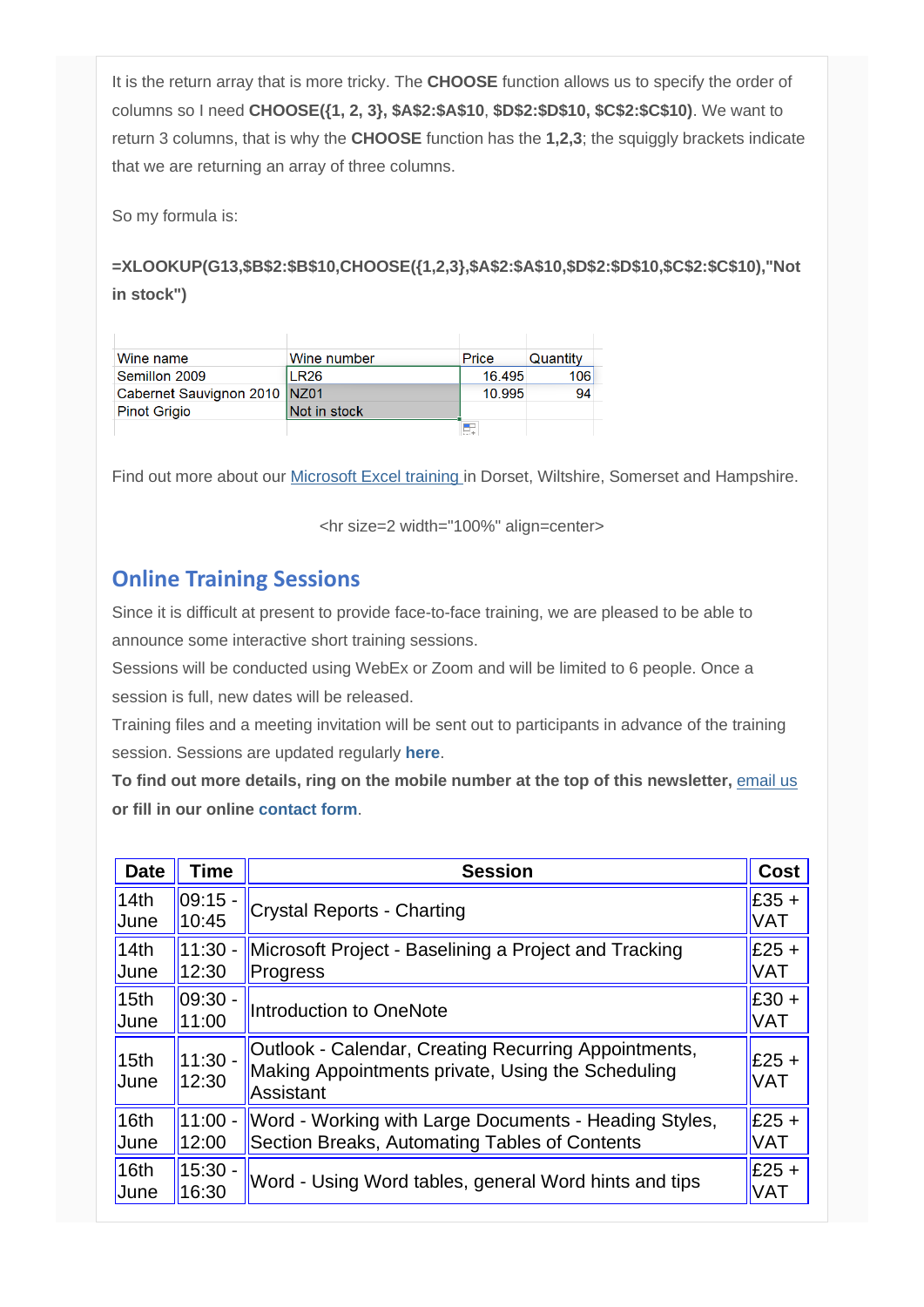| 17th                     | $09:30 -$          | <b>Crystal Reports - Formulas and Functions</b>                                                                                                                | $£35 +$        |
|--------------------------|--------------------|----------------------------------------------------------------------------------------------------------------------------------------------------------------|----------------|
| June                     | 11:00              |                                                                                                                                                                | <b>VAT</b>     |
| 17 <sub>th</sub>         | $11:30 -$          | Microsoft Project - Consolidating Projects in a Master Plan,                                                                                                   | $E30 +$        |
| <b>JUne</b>              | 13:00              | Pooling resources across Projects                                                                                                                              | <b>VAT</b>     |
| 17 <sub>th</sub>         | $13:30 -$          | <b>Crystal Reports - Mailing Labels</b>                                                                                                                        | $£25 +$        |
| June                     | 14:30              |                                                                                                                                                                | VAT            |
| 17th                     | $15:00 -$          | Time Management - Setting goals and priorities, Urgent vs                                                                                                      | $E30 +$        |
| June                     | 16:00              | Important                                                                                                                                                      | <b>VAT</b>     |
| 21st                     | 09:30.             | <b>Excel Pivot Tables</b>                                                                                                                                      | $£25 +$        |
| June                     | 10:30              |                                                                                                                                                                | <b>VAT</b>     |
| 21st                     | $11:30 -$          | Microsoft Project - Adding costs to projects                                                                                                                   | $£25 +$        |
| June                     | 12:30              |                                                                                                                                                                | <b>VAT</b>     |
| 21st                     | 13:30.             | <b>PowerPoint - Tables and Charts</b>                                                                                                                          | $£25 +$        |
| June                     | 14:30              |                                                                                                                                                                | <b>VAT</b>     |
| 21st                     | $15:00 -$          | Word - Working with Pictures and Drawing Objects -                                                                                                             | $£25 +$        |
| June                     | 16:00              | Inserting, Text Wrapping, Sizing, Effects                                                                                                                      | VAT            |
| 22nd                     | $09:30 -$          | Crystal Reports - Sorting Records, Filtering Record,                                                                                                           | $£35 +$        |
| June                     | 11:00              | <b>Grouping Records, Summary Fields</b>                                                                                                                        | <b>VAT</b>     |
| 22 <sub>nd</sub>         | $11:30 -$          | Microsoft Project - Creating a resource sheet, Assigning                                                                                                       | $£30 +$        |
| June                     | 13:00              | resources to tasks                                                                                                                                             | <b>VAT</b>     |
| 22nd<br>June             | $13:30 -$<br>14:30 | Excel - Review of Basic Formulas, Absolute cell references<br>(fixed cells), % of Totals, Using Quick Analysis for % of<br><b>Totals and Cumulative Totals</b> | $£25 +$<br>VAT |
| 22 <sub>nd</sub>         | 15:30 -            | <b>Microsoft Project - Creating Reports</b>                                                                                                                    | $£25 +$        |
| June                     | 16:30              |                                                                                                                                                                | <b>VAT</b>     |
| 23rd                     | 09:30 -            | Excel - Creating a new workbook, Basic Formatting, Basic                                                                                                       | $£25 +$        |
| June                     | 10:30              | Formulas, Saving, Printing                                                                                                                                     | <b>VAT</b>     |
| 23rd                     | $11:30 -$          | Microsoft Project - Consolidating Projects in a Master Plan,                                                                                                   | $E30 +$        |
| June                     | 13:00              | Pooling resources across Projects                                                                                                                              | <b>VAT</b>     |
| 23rd                     | $13:30 -$          | Microsoft Project - Creating a resource sheet, Assigning                                                                                                       | $£30 +$        |
| June                     | 15:00              | resources to tasks                                                                                                                                             | <b>VAT</b>     |
| 23rd                     | $15:30 -$          | <b>Excel PivotTables</b>                                                                                                                                       | $E25 +$        |
| June                     | 16:30              |                                                                                                                                                                | <b>VAT</b>     |
| 25 <sub>th</sub>         | $09:15 -$          | <b>Crystal Reports - Parameter Queries</b>                                                                                                                     | $E35 +$        |
| June                     | 10:45              |                                                                                                                                                                | <b>VAT</b>     |
| 25 <sub>th</sub><br>June | $11:00 -$<br>12:00 | Time Management - Goals and Objectives, The SMART<br>approach to generating goals, Identifying Goals, Prioritising<br>Work, Urgent vs Important                | $E30 +$<br>VAT |
| 25 <sub>th</sub>         | $13:30 -$          | PowerPoint - Using SmartArt, Animating bulleted lists and                                                                                                      | $£25 +$        |
| June                     | 14:30              | <b>SmartArt, Using Drawing Tools, Manipulating Pictures</b>                                                                                                    | VAT            |
| 25 <sub>th</sub>         | $15:00 -$          | Word - Using Word tables, General Word hints and tips                                                                                                          | $£25 +$        |
| June                     | 16:00              |                                                                                                                                                                | <b>VAT</b>     |
| 28 <sub>th</sub>         | 09:30 -            | <b>Excel PivotTables</b>                                                                                                                                       | $E25 +$        |
| June                     | 10:30              |                                                                                                                                                                | <b>VAT</b>     |
| 28 <sub>th</sub>         | 11:00.             | <b>Crystal Reports - Working with SubReports</b>                                                                                                               | $E35 +$        |
| June                     | 12:30              |                                                                                                                                                                | <b>VAT</b>     |
|                          |                    |                                                                                                                                                                |                |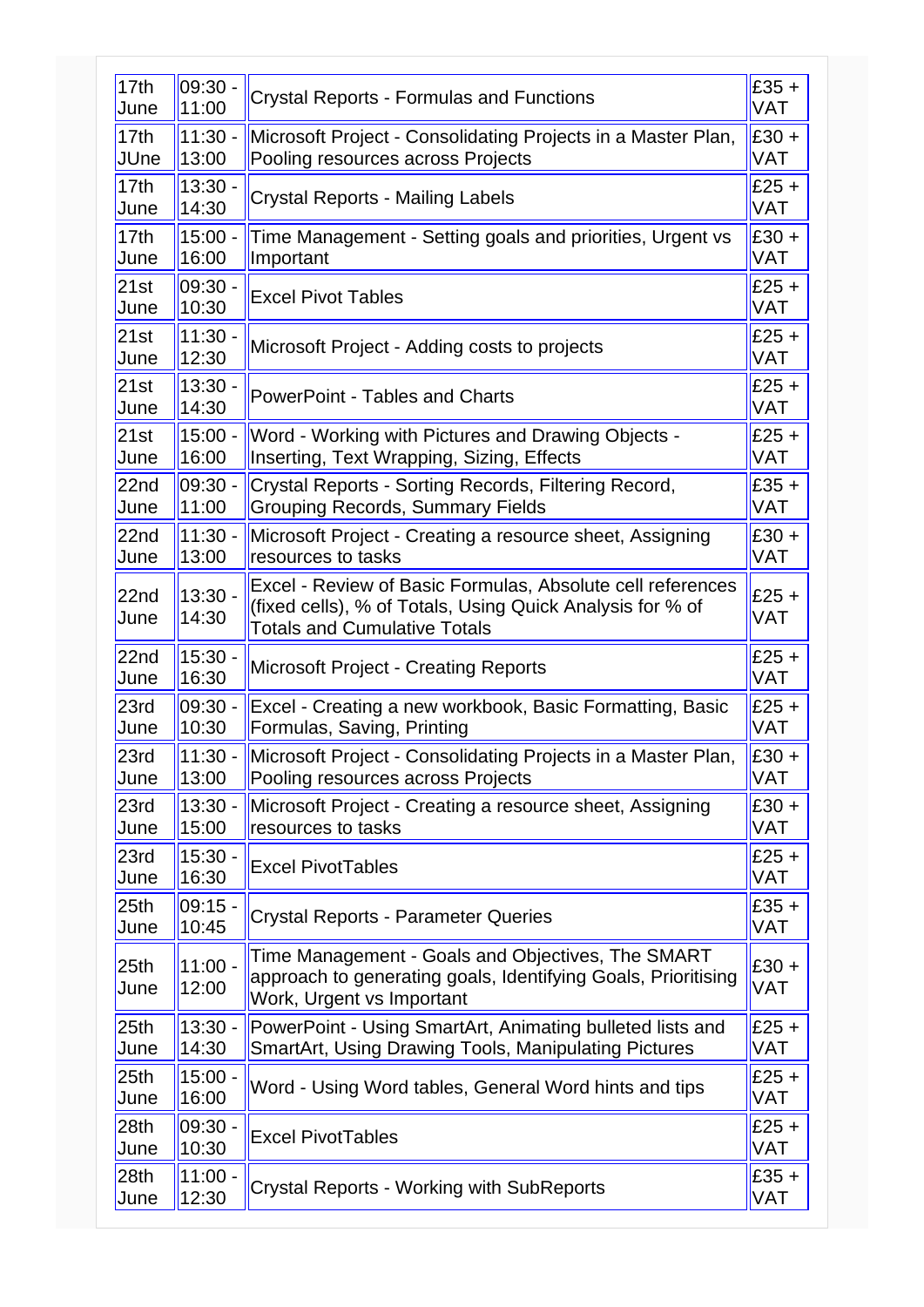| 28th             | $13:30 -$          | Microsoft Project - Working with Tasks, Creating a Gantt                                                                                           | $£30 +$               |
|------------------|--------------------|----------------------------------------------------------------------------------------------------------------------------------------------------|-----------------------|
| June             | 15:00              | Chart, Links, Lags and Leads                                                                                                                       | VAT                   |
| 28 <sub>th</sub> | $15:30 -$          | Excel - Grouping worksheets, Calculation across                                                                                                    | $£25 +$               |
| June             | 16:30              | worksheets, Data Consolidation                                                                                                                     | <b>VAT</b>            |
| 29th             | $09:00 -$          | <b>Introduction to Microsoft Teams</b>                                                                                                             | $£50 +$               |
| June             | 12:00              |                                                                                                                                                    | <b>VAT</b>            |
| 29th             | $13:00 -$          | PowerPoint - Creating a new presentation, Slide Layouts,                                                                                           | $£25 +$               |
| June             | 14:00              | Slide Views, Moving Slides                                                                                                                         | <b>VAT</b>            |
| 29th             | $15:00 -$          | PowerPoint - Working with SmartArt, Animating SmartArt                                                                                             | $£25 +$               |
| June             | 16:00              | and Bulleted Lists                                                                                                                                 | <b>VAT</b>            |
| 30th             | $09:30 -$          | Delegating - How to delegate effectively                                                                                                           | $£50 +$               |
| June             | 11:30              |                                                                                                                                                    | VAT                   |
| 30th             | $13:30 -$          | <b>Crystal Reports - The Section Expert and Advanced</b>                                                                                           | $£35 +$               |
| June             | 15:00              | Formatting                                                                                                                                         | VAT                   |
| 1st              | 09:30.             | <b>Crystal Reports - Formulas and Functions</b>                                                                                                    | $£35 +$               |
| July             | 11:00              |                                                                                                                                                    | <b>VAT</b>            |
| 1st              | $11:15 -$          | <b>Crystal Reports - Charting</b>                                                                                                                  | $£35 +$               |
| July             | 12:45              |                                                                                                                                                    | VAT                   |
| 1st              | 13:30.             | Microsoft Project - Adding costs to projects                                                                                                       | $£25 +$               |
| July             | 14:30              |                                                                                                                                                    | <b>VAT</b>            |
| 1st              | $15:00 -$          | Microsoft Project - Working with Tasks, Creating a Gantt                                                                                           | $£30 +$               |
| July             | 16:30              | Chart, Links, Lags and Leads                                                                                                                       | <b>VAT</b>            |
| 2nd<br>July      | $09:30 -$<br>10:30 | Outlook - Calendar, Creating Recurring Appointments,<br>Making appointments private, Using the Scheduling<br><b>Assistant</b>                      | $£25 +$<br><b>VAT</b> |
| 2nd              | $11:00 -$          | Coaching Skills - the key to successful delegation                                                                                                 | $£50+$                |
| July             | 13:00              |                                                                                                                                                    | <b>VAT</b>            |
| 2nd              | $14:00 -$          | <b>Communication Skills - Questioning Techniques, Listening</b>                                                                                    | $£50 +$               |
| July             | 16:00              | Skills, Aggressive, Defensive and Assertive Behaviour                                                                                              | <b>VAT</b>            |
| 2nd              | $16:00 -$          | Using Zoom for Remote Working                                                                                                                      | $£15 +$               |
| July             | 16:40              |                                                                                                                                                    | <b>VAT</b>            |
| 5th              | $9:15 -$           | <b>Crystal Reports - Crosstabs</b>                                                                                                                 | $£35 +$               |
| July             | 10:45              |                                                                                                                                                    | <b>VAT</b>            |
| 5th              | $11:00 -$          | Word - Using Word tables, general Word hints and tips                                                                                              | $£25 +$               |
| July             | 12:00              |                                                                                                                                                    | VAT                   |
| 5th<br>July      | $13:30 -$<br>14:30 | Outlook - Emails Rules and Alerts, Creating a Task from an<br>Email, Creating an Appointment from an Email, Quick Parts,<br><b>Email Templates</b> | $£25 +$<br>VAT        |
| 5th              | $15:00 -$          | Word - Collaborating with Others - Sharing Documents,                                                                                              | $£25 +$               |
| July             | 16:00              | Comments, Track Changes                                                                                                                            | VAT                   |
| 6th              | $09:30 -$          | Microsoft Project - Views, Tables, Filters, Creating Reports                                                                                       | $£30 +$               |
| July             | 11:00              |                                                                                                                                                    | <b>VAT</b>            |
| 6th              | $11:30 -$          | Microsoft Word - Using Section Breaks effectively                                                                                                  | $£25 +$               |
| July             | 12:30              |                                                                                                                                                    | VAT                   |
| 6th              | $13:30 -$          | Excel - Named ranges, VLOOKUP                                                                                                                      | $£25 +$               |
| July             | 14:30              |                                                                                                                                                    | VAT                   |